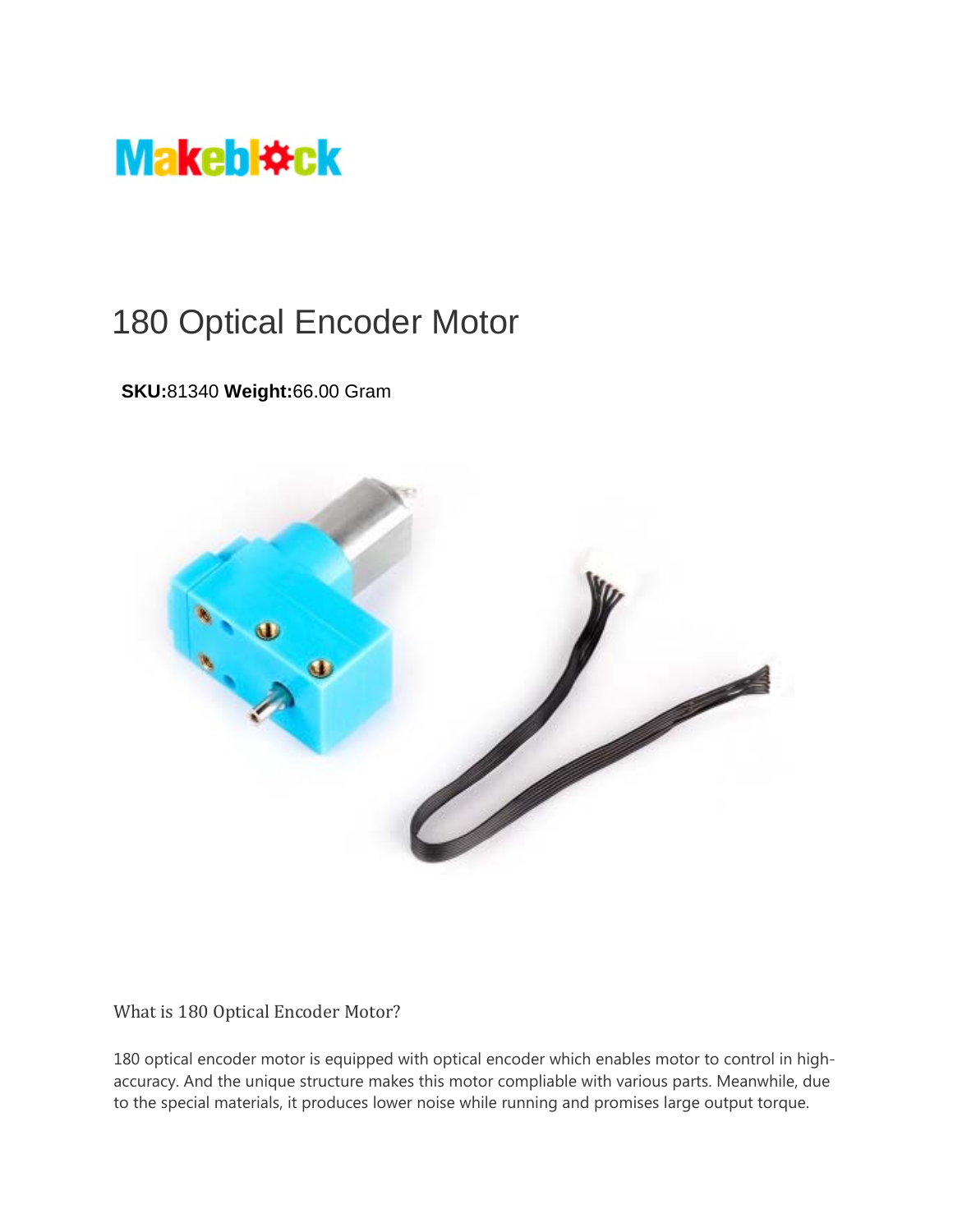## Features

• Flexible installation: compliable with Makeblock platform, having flexible installation. Directly drive sprockets, gears, synchronous belts, rubber tires and tracks, etc;

• Optical encoder: control precisely with PID and PWM calculation;

• Powerful capability: compared to other motors in the same level, this encoder motor has high torque, high reduction ratio and high output rotate speed;

• Lower noise: equipped with gear case in POM materials which is anti-abrasive and makes lower noise;

• Long service time: with special 45# steel output shaft, the motor can transmit great torque efficiently as well as reduce attrition and increase service life.

## Demo